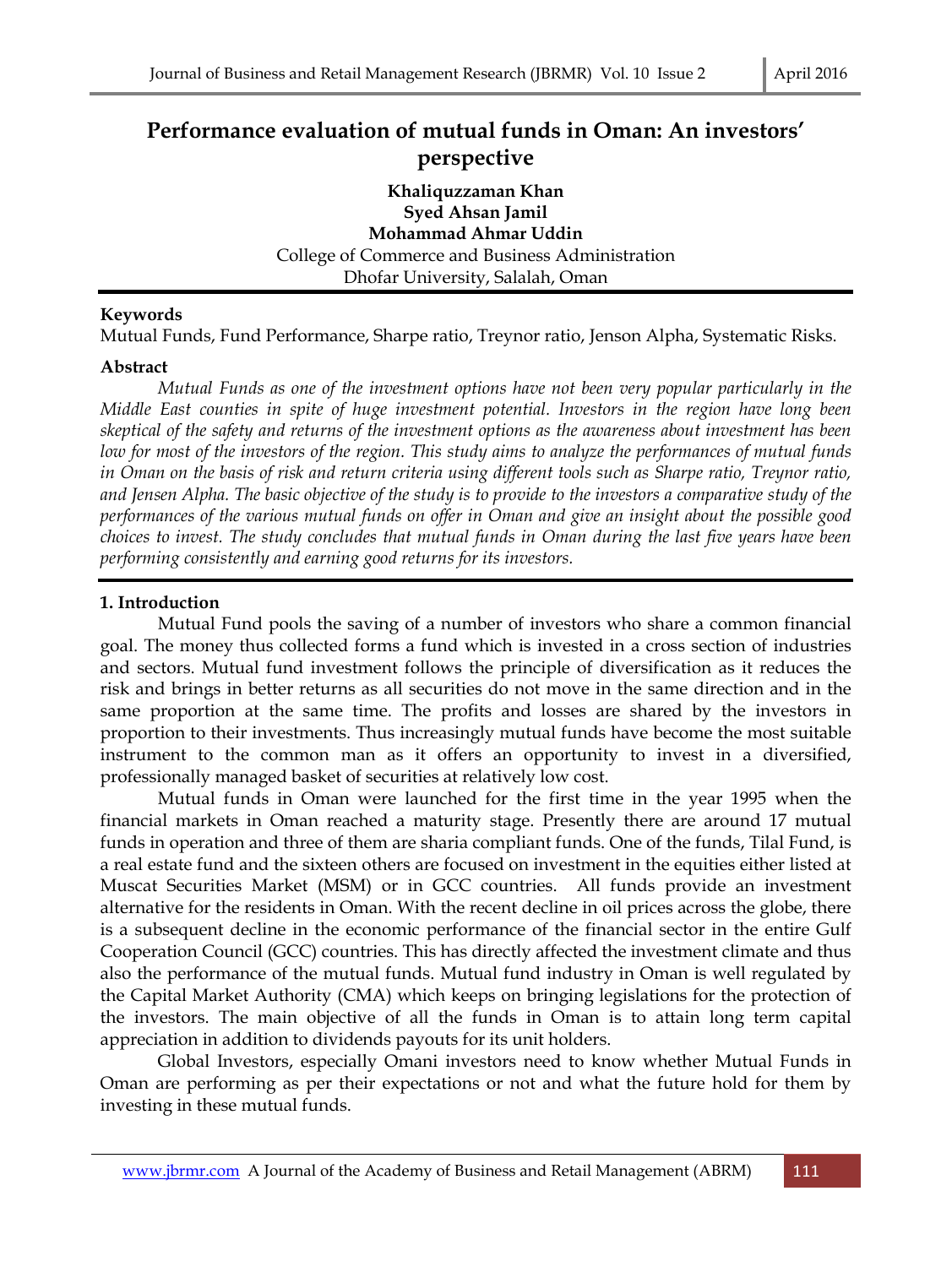#### **2. Literature Survey**

 Measuring the performance of mutual funds has been the focus of numerous researchers all over the world since the concept of mutual fund evolved. The first such significant study was undertaken by Treynor (1965) wherein he hypothesized the concept of reward to volatility ratio as a methodology for evaluating mutual fund performance. This study was followed by Sharpe (1966) who gave 'Sharpe Index' as a measure which takes into account both risk and return. Capital Asset Pricing Model (CAPM) was used as a performance measure by Jensen (1968). Market indices as a proxy for the market to compare and measure mutual funds' performance were proposed by Carlson (1970). Later Kane and Marks (1988) developed conditions under which Sharpe measure would correctly and completely capture market timing of the fund managers. In later years' researchers focused on other factors which greatly affected the performance of mutual funds like size of mutual fund, characteristics of fund managers, investment style, transaction cost, and timing of investment. Researchers like Chen et al (1992), Ang et al (1998) and Golce (1996) established that there exists a positive relationship between the size of mutual funds and their performances. However, Grinblatt and Titman (1992) did not find any relationship between the size of mutual funds and their performances. Shukla and Inwegen (1995) in their research agreed that local fund managers outperform as compared to international fund managers as they have superior knowledge about local environment.

 Research conducted by Ang et al argued that three basic characteristics of fund managers – risk taking abilities, insight into critical information, and personal superior skills of evaluation, are crucial in the performance of mutual funds.

 Performance of mutual funds is directly affected by the investment style of the fund managers was established by Indro et al (1998) who also agreed that consistency in investment is a crucial aspect of investment style. Mc Clarnon (2004) established that performance of the MF has direct bearing to the timing of the mutual fund in financial markets. Many researchers like Blake *et al* (1993); Carhart (1997) Elton *et al* (1996) and Liljeblom and Loflund(2000) have hypothesized that there exists a link between performance of MF and its transactional cost called expense ratios. They agreed that when fund managers pursue an aggressive policy, they need bigger teams for research and this increases the transaction costs thus influencing the profitability of the mutual funds.

 Merely understanding and calculating the performance of a mutual fund does not guarantee an investor that the performance of the MF will improve in future or at least continue to be the same. Mutual fund performances are not guarantee of continued future returns too. Several researchers such as Blake *et al* (1993), Bogle (1992), Brown and Goetzman (1995) and Brown *et al* (1992) have raised doubts on the ability of mutual funds to perform better in the future, based on their past performances.

 However, Carhart (1997), Gruber (1996), Ippolito (1992) and Capon *et al* (1994) in their research have argued that the past performance of MFs does indicate clear future performances. In fact Goetzman and Ibbotson (1994) in their researches clearly indicate that past performance of any mutual fund for the last two years clearly predict the future performance of the mutual fund for at least next two years. The question is whether investors can rely on performance evaluation indices of MFs, to be assured of future good performance of the MF in which they have invested.

#### **3. Objective of this Study:**

The objective of this study is to: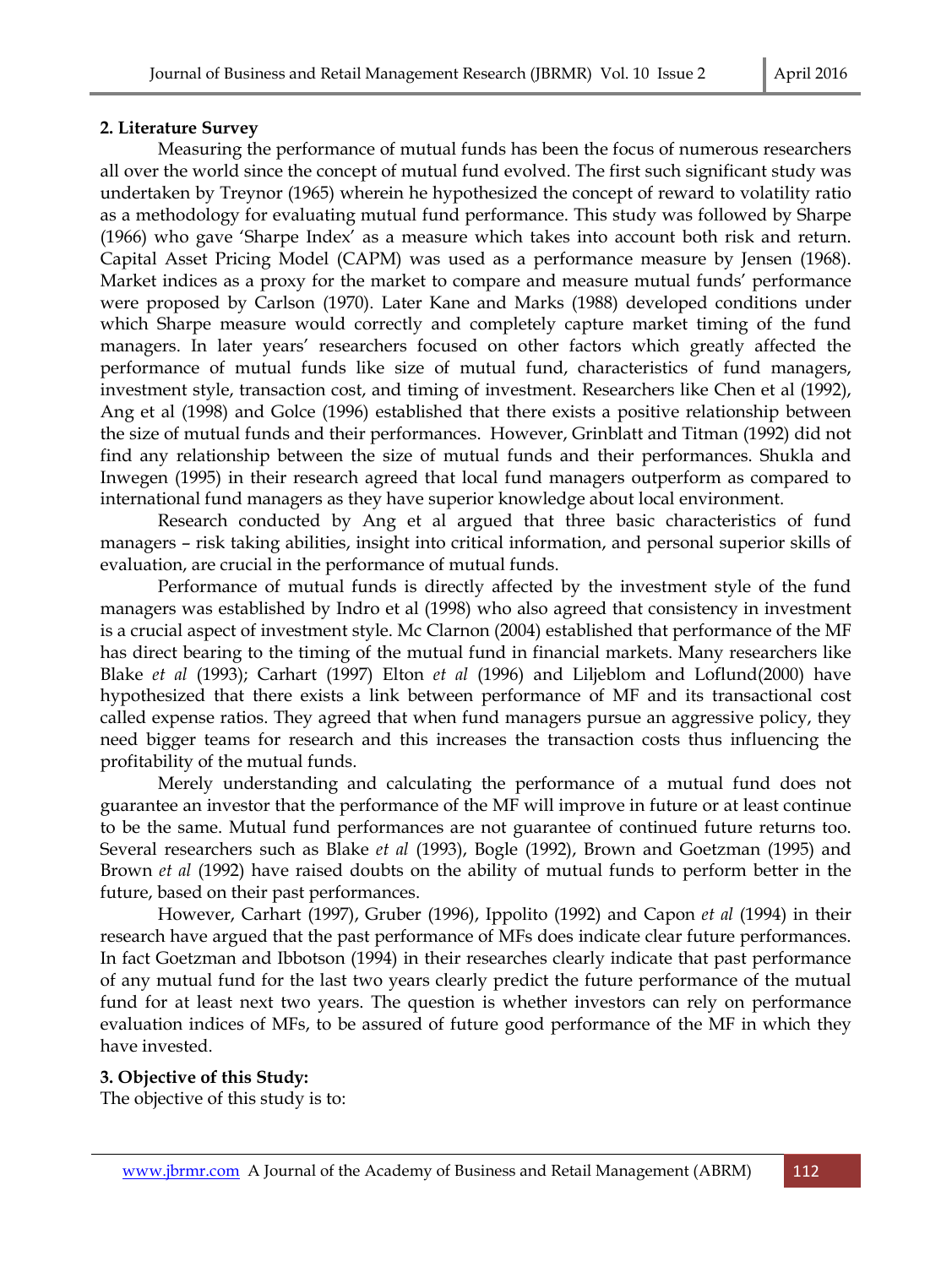- Analyze the quarterly performance of equity based mutual funds in Oman which were launched before 2012 using established tools and techniques.
- Study the relationship of NAV of all mutual funds with market based index (MSM)
- Evaluate and recommend which mutual funds hold more potential for investors in Oman.

## **4. Methodology:**

 This research is poised on the quarterly NAV data of mutual funds available in the website of Muscat Securities Market (www.msm.gov.om ) from the year 2011 till Sept 2015 (the 3rd quarter of 2015). For the analysis of the data following techniques / instrument are used:

- Average quarterly return
- Total and market risks.
- Risk adjusted Performance.

The selected funds are analyzed using the above mentioned instruments and other statistical tools to determine their performances and rank them in order of the best performing MFs.

# **5. Results of Analysis:**

 The entire collected data was analyzed using the tools and the results obtained from them are discussed below

## *5.1 Average of Quarterly Return*

 Based on the average of the quarterly returns, Table 1 shows the MFs arranged in accordance to the average quarterly returns and shows that Oryx Fund, Vision Emerging GCC Fund, and Vision Real Economy Fund are the top three performing funds.

| <b>Funds</b>               | <b>Ave Return</b> |
|----------------------------|-------------------|
| Oryx Fund                  | 2.292%            |
| Vision Emerging GCC Fund   | 2.270%            |
| Vision Real Economy Fund   | 1.662%            |
| United GCC Fund            | 1.515%            |
| First Mazoon Fund          | $0.192\%$         |
| Vision Emerging Oman Fund  | 0.147%            |
| Oman Al Arabi Fund         | $-0.043%$         |
| Majan Capital Fund         | $-0.449%$         |
| Investment Stabilizer Fund | $-1.206\%$        |
| Muscat Fund                | $-1.232\%$        |
| Al Amal Fund               | $-2.276%$         |

Table 1 : Quarterly Average Return

# *5.2 Total and market Risks*

 Risk and volatility are important indicator to judge the performance and selection of the mutual funds. Table 2 shows the two types of risks- total risk and market risk.

Vision Emerging GCC Fund, Oryx Fund, and Vision Real Economy Fund are the top three funds showing higher degrees of volatilities as indicated by the standard deviation calculation given in the table

Table 2 indicates Vision Emerging GCC Fund, Oryx Fund, and Al Amal Fund are having higher beta values but with lesser R-square values. Though, these funds are riskier than others, their variations are less dependent on market variation. On the other hand, United GCC Fund is having its beta as 1.13 but 74.248% of its variation is explained by the market variations.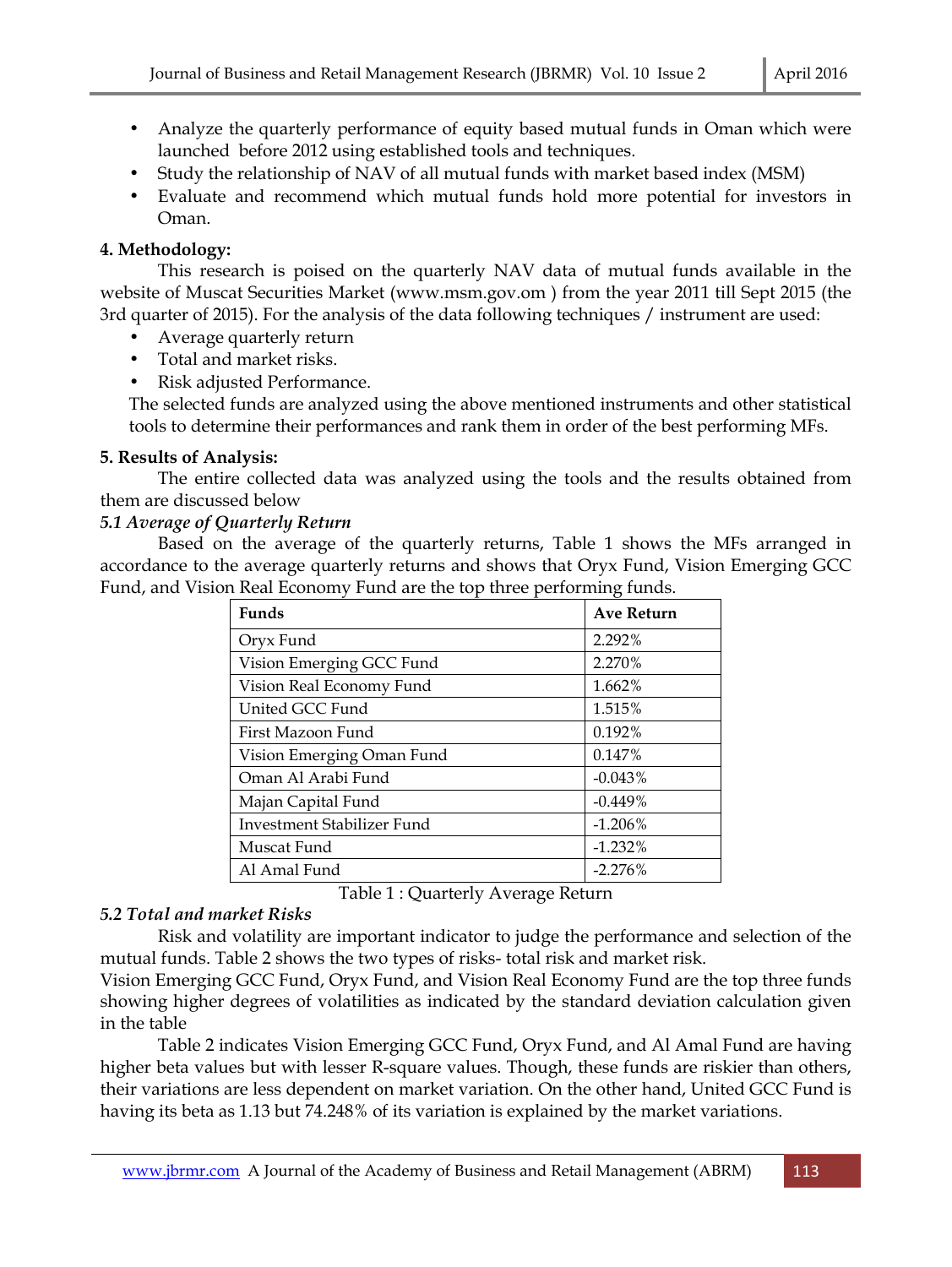It can be noticed that beta values of the three funds are also among the highest indicating their sensitivity with the market fluctuations. However, their  $\mathbb{R}^2$  values (  $0 \leq \mathbb{R}^2 \leq 1$  ), which are not high, indicate that a significant portion of funds' returns do not depend on the market but are explained by the respective fund managers' decisions making skills.

| ັ                          |          |             |                |         |
|----------------------------|----------|-------------|----------------|---------|
| $\bf ds$                   | St. Dev. | <b>Beta</b> | $\mathbb{R}^2$ | P-value |
| Vision Emerging GCC Fund   | 10.384%  | 1.252       | 50.099%        | 0.00069 |
| Oryx Fund                  | 8.703%   | 1.218       | 67.486%        | 0.00002 |
| Al Amal Fund               | 8.457%   | 1.186       | 67.824%        | 0.00001 |
| Majan Capital Fund         | 8.401%   | 1.176       | 67.561%        | 0.00002 |
| United GCC Fund            | 7.614%   | 1.130       | 74.248%        | 0.00002 |
| First Mazoon Fund          | 8.053%   | 1.093       | 63.538%        | 0.00003 |
| Vision Real Economy Fund   | 5.670%   | 1.075       | 55.283%        | 0.00026 |
| Investment Stabilizer Fund | 6.358%   | 1.026       | 89.823%        | 0.00000 |
| MSM                        | 5.872%   | 1           | 1              |         |
| S&P GCC                    | 9.087%   | 1           | 1              |         |
| Muscat Fund                | 5.865%   | 0.994       | 98.981%        | 0.00000 |
| Oman Al Arabi Fund         | 6.751%   | 0.960       | 69.735%        | 0.00001 |
| Vision Emerging Oman Fund  | 8.488%   | 0.893       | 85.490%        | 0.00000 |

Table 2 : Total Risks and Market Risks of Mutual Funds

 The last column of Table 2 shows the P-values for testing the following hypotheses for betas of all the chosen funds.

H<sub>0</sub>:  $β = 0$ , against

H<sub>1</sub>:  $\beta \neq 0$ 

As per the P-values mentioned in the above table, the null hypotheses for all the funds are rejected and, therefore, the betas of the funds are not zero**.** 

## *5.3 Risk Adjusted Performance:*

 It is a fact that all investments have inherent risk, leaving risk free investments. The returns and risks are quantifiable and can be analyzed using historical data. Investors and fund managers seek suitable indicators to project the funds' return and risks associated to them. The past performances of mutual funds are not definite indicators for the future results. However, some clues can be found about quality of funds if correct performance measuring tools are applied. This section will use the following measures to measure the past performances of the selected funds using:

i. Sharpe Ratio

ii. Treynor Ratio or Reward to Volatility Ratio

iii. Jensen Alpha or Ex-Post Alpha

In calculation process, the annual risk free return is assumed to be 5% based on the government of Oman bonds during the last ten-year period. It is reduced to quarterly risk free return by using the following formula.

Annual risk free return = 5%:

Quarterly rate of risk free return:

# Rf=  $(1+0.05)^{\frac{1}{4}}$  - 1<br>R<sub>f</sub> = 1.05<sup>0.25</sup> - 1 = 0.0122722 = 1.22722%

## **5.3.1 Sharpe Ratio**

 Sharpe ratio (William Sharpe 1966) is one of the most used tools in measuring performances of securities or funds because it is very simple to calculate and comprehend. The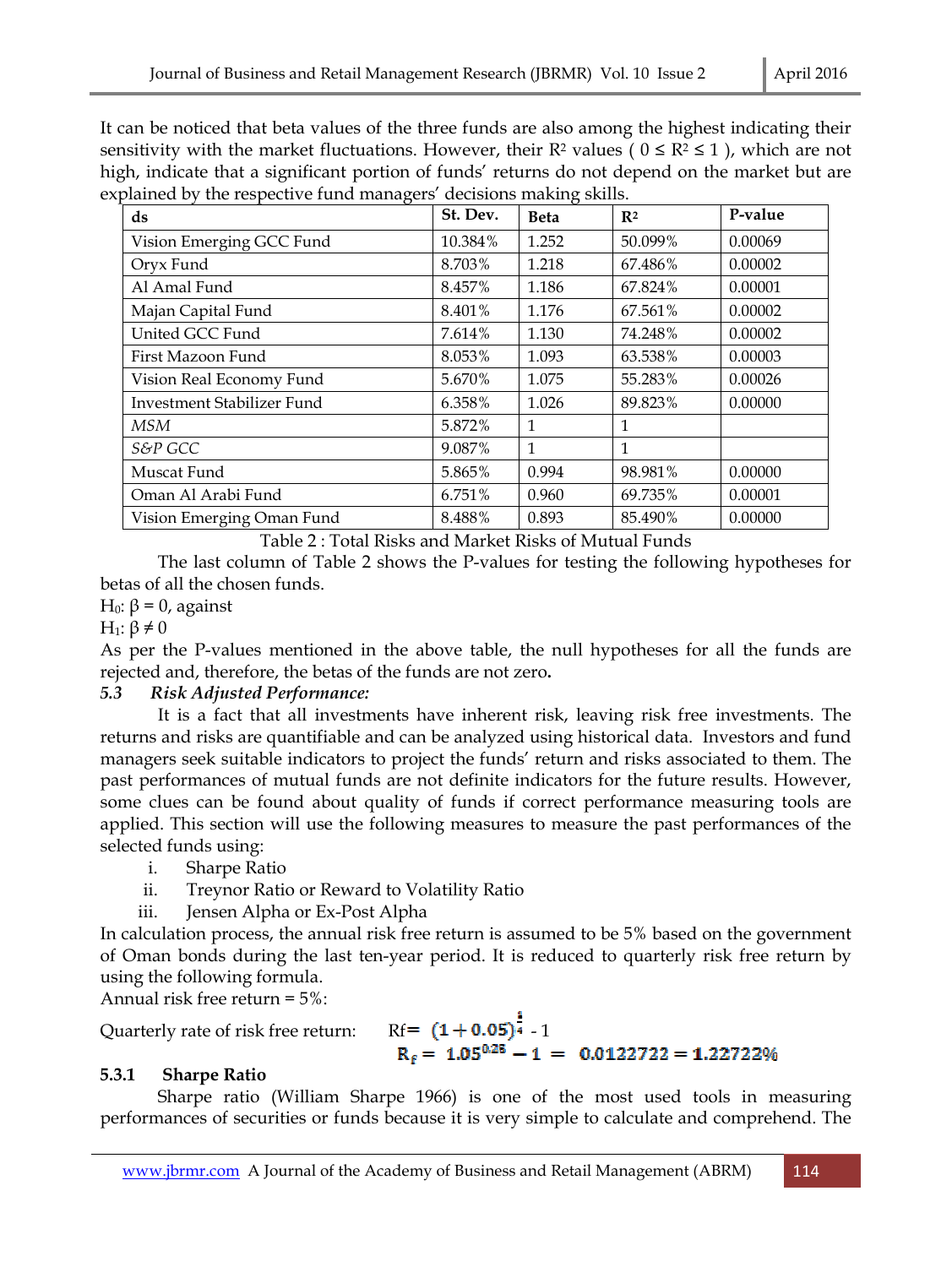Sharpe ratio shows the ratio extra return one takes by holding a riskier portfolio. It is calculated as:

$$
\text{Sharpe Ratio} = \frac{(\text{R}_p - \text{R}_f)}{\text{St Dev.}}
$$

Where:

 $\mathbf{R}_{\mathbf{n}}$  : Expected portfolio return

 $\mathbf{R}_{\mathbf{f}}$  : Risk free return

**St. Dev**: Standard deviation of the fund.

The following table (Table 3) lists the mutual funds in Oman ranked on the basis of the Sharpe ratio

| Funds                      | <b>Sharpe ratio</b> | Rank |
|----------------------------|---------------------|------|
| Oryx Fund                  | 0.122               |      |
| Vision Emerging GCC Fund   | 0.100               | 2    |
| Vision Real Economy Fund   | 0.051               | 3    |
| United GCC Fund            | 0.038               | 4    |
| First Mazoon Fund          | $-0.129$            | 5    |
| Oman Al Arabi Fund         | $-0.188$            | 6    |
| Vision Emerging Oman Fund  | $-0.190$            | 7    |
| Majan Capital Fund         | $-0.199$            | 8    |
| Investment Stabilizer Fund | $-0.383$            | q    |
| Al Amal Fund               | $-0.414$            | 10   |
| Muscat Fund                | -0.419              | 11   |

Table 3: Ranking of Funds According to Sharpe Ratio

## **5.3.2 Treynor Ratio or Reward to Volatility Ratio**

 Treynor ratio also uses the same concept of measuring the performance of portfolio by measuring the access return against the systematic risk, the un-diversifiable risk. The ratio uses beta which measures the volatility of the portfolio or security against the market. The beta of the

market is one.<br>Treynor Ratio =  $\frac{(R_p - R_f)}{\beta}$ 

Where:

 $\mathbf{R}_{p}$  : Expected portfolio return

 $\mathbf{R}_{\mathbf{f}}$  : Risk free return

 $\beta$  : Beta value of the fund.

| <b>Funds</b>                      | <b>Treynor Ratio</b> | Rank           |
|-----------------------------------|----------------------|----------------|
| Oryx Fund                         | 0.009                | 1              |
| Vision Emerging GCC Fund          | 0.008                | $\mathfrak{p}$ |
| Vision Real Economy Fund          | 0.004                | 3              |
| United GCC Fund                   | 0.003                | 4              |
| First Mazoon Fund                 | $-0.009$             | 5              |
| Vision Emerging Oman Fund         | $-0.012$             | 6              |
| Oman Al Arabi Fund                | $-0.013$             | 7              |
| Majan Capital Fund                | $-0.014$             | 8              |
| <b>Investment Stabilizer Fund</b> | $-0.024$             | q              |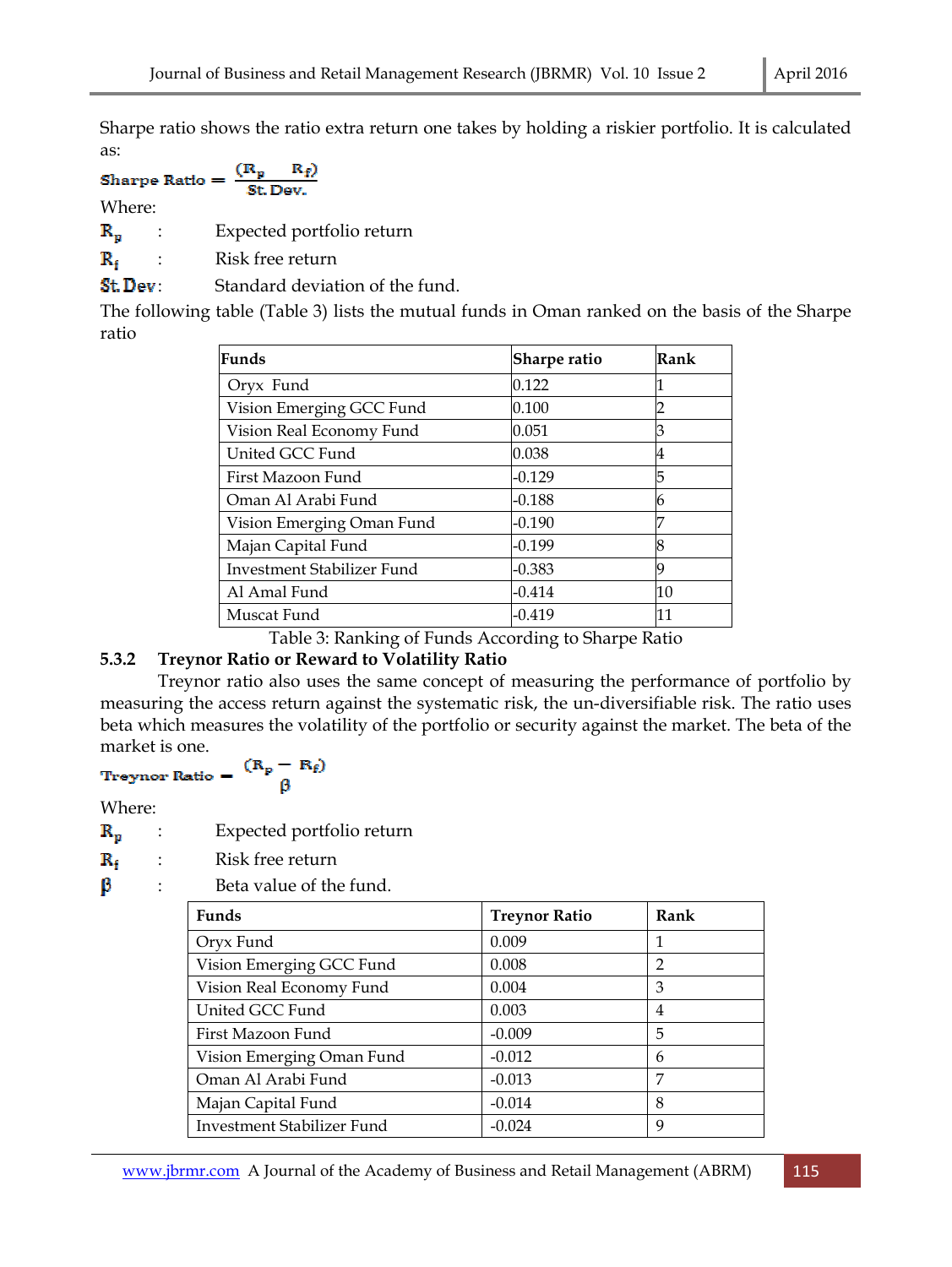| Muscat Fund  | $-0.025$ | 10  |
|--------------|----------|-----|
| Al Amal Fund | $-0.030$ | - - |

Table 4: Ranking of Funds According to Treynor Ratio

 Rankings of the funds, as shown in Table 3 and Table 4, with respect to two ratios-Sharpe that indicates the security risk adjusted return, and Treynor ratio showing market risk adjusted return, indicate that top 5 funds are the same. This means that fund managers of the respective funds managed both the risks over the selected period of study efficiently and as a result gave reasonable good return to the investors. It is also noticeable that Oryx Fund manages security risk more efficiently than the Vision Emerging GCC Fund. The efficiency of handling portfolio risk of Oryx Fund is 22% more than Vision Emerging GCC Fund  $\left(\frac{(0.122 - 0.100)}{0.100}\right)$  × 100).

However, managing the market risk, Oryx Fund is 12.5% more efficient than Vision Emerging GCC.

## **5.3.3 Jenson Alpha or Ex-Post Alpha**

 One of the main tenets in financial analysis is that the higher return is expected from the riskier security or portfolio as an investor will only be willing to invest in securities or funds if he or she is well compensated with the risk involved in it. Jenson Alpha (Michael Jensen, 1968) measures risk adjusted performance of a security or portfolio comparing the return with the expected return on the basis of Capital Asset Pricing Model (CAPM).

Jensen alpha formula is given below:

 $\alpha = R_p - \left[ R_f + \beta_p (R_m - R_f) \right]$ 

 $\mathbf{R}_{p}$  : Expected portfolio return

 $\mathbf{R}_{\mathbf{f}}$  : Risk free return

 $\beta_n$  : Beta value of the portfolio or fund.

 $\mathbf{R}_{\mathbf{m}}$  : Average return of the market

The higher value of the alpha indicates that the fund has earned more than what was predicted by applying CAPM.

 In Table 5, the difference between average return and expected return using CAPM generates Jensen alpha. It is also evident from the table that the first four funds' Jensen alpha values are significantly large taking into account of their expected returns using CAPM. These show very noticeable achievements of the funds especially when the funds have had negative expected returns, higher values of beta with lower values of  $\mathbb{R}^2$ . All this signify that the funds were managed very efficiently.

| <b>Funds</b>              | Ave Ret   | Ex<br>Ret<br>(CAPM) | Jenson<br>alpha | <b>Beta</b><br>β | $\mathbb{R}^2$ |
|---------------------------|-----------|---------------------|-----------------|------------------|----------------|
| Vision Emerging GCC Fund  | 2.27%     | $-1.11\%$           | 0.034           | 1.252            | 0.501          |
| Oryx Fund                 | 2.29%     | $-1.05\%$           | 0.033           | 1.218            | 0.675          |
| Vision Real Economy Fund  | 1.66%     | $-0.78%$            | 0.024           | 1.075            | 0.553          |
| United GCC Fund           | 1.52%     | $-0.88%$            | 0.024           | 1.13             | 0.742          |
| First Mazoon Fund         | 0.19%     | $-0.81%$            | 0.01            | 1.093            | 0.635          |
| Vision Emerging Oman Fund | 0.15%     | $-0.44\%$           | 0.006           | 0.893            | 0.855          |
| Oman Al Arabi Fund        | $-0.04\%$ | $-0.56%$            | 0.005           | 0.96             | 0.697          |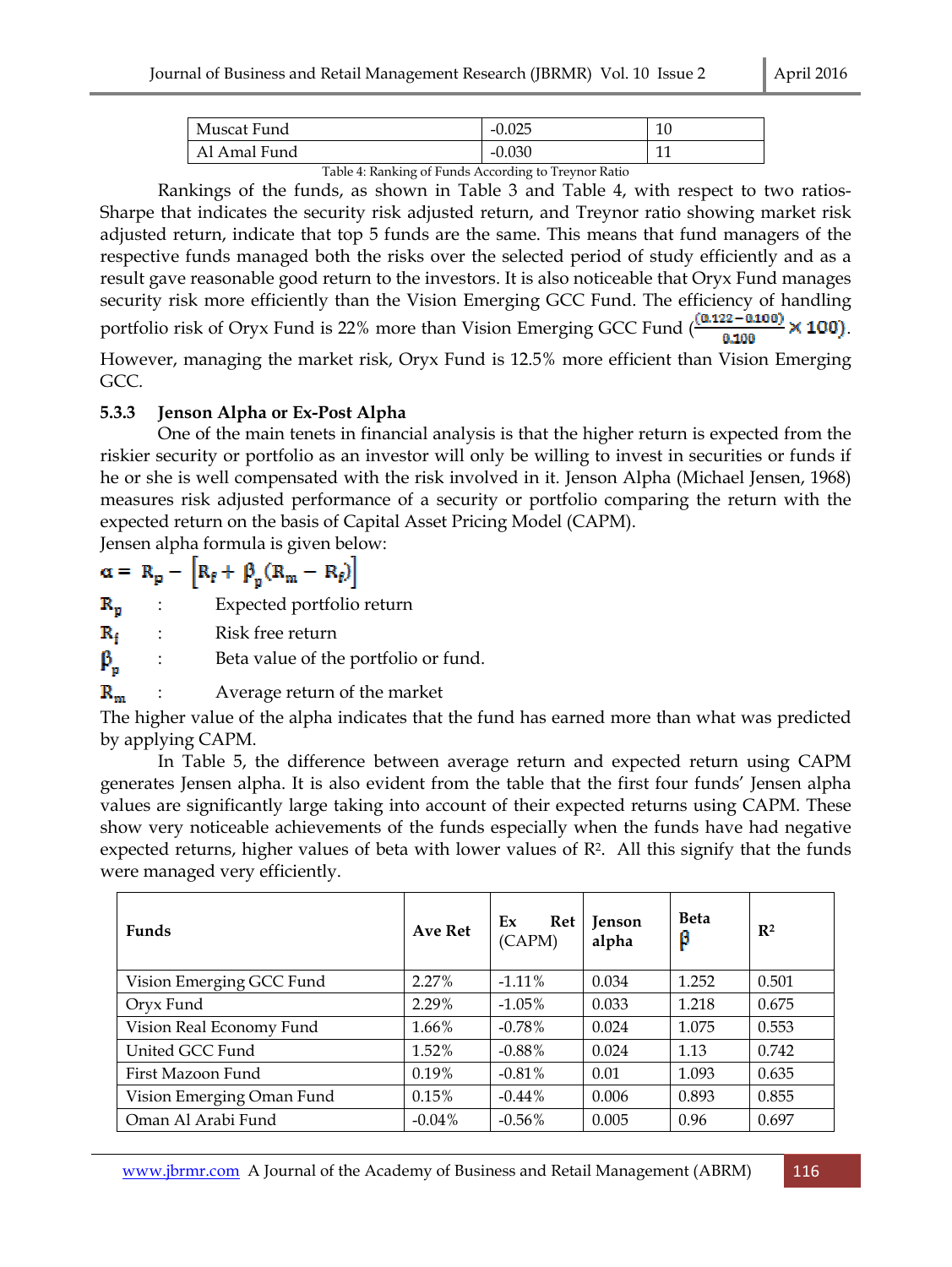| Majan Capital Fund         | $-0.45%$  | $-0.97\%$ | 0.005    | 1.176 | 0.676 |
|----------------------------|-----------|-----------|----------|-------|-------|
| Investment Stabilizer Fund | $-1.21%$  | $-0.69\%$ | $-0.005$ | 1.026 | 0.898 |
| Muscat Fund                | $-1.23%$  | $-0.63\%$ | $-0.006$ | 0.994 | 0.99  |
| Al Amal Fund               | $-2.28\%$ | $-0.99\%$ | $-0.013$ | 1.186 | 0.678 |

Table 5: Ave. Ret., Exp Ret., Jenson Alpha, Beta, and R<sup>2</sup>

Table 5 above shows the ranks of the funds according to Jensen alpha values. The first five ranked funds based on their values of Jensen alpha are the same funds that maintained the first five positions when they were ranked according to Sharpe and Treynor ratios, refer to Table 3 and Table 4.

## **6. Conclusion**

 Based on the analysis of the mutual funds in Oman with respect to their performance the researchers are able to conclude that MFs in Oman still are one of the most viable options for the Omani residents and for the international investor who wish to park their funds in theses avenues.

 This analysis shows that Vision Emerging GCC Fund, Oryx Fund, Vision Real Economy Fund, and United GCC Fund have been very efficiently managed by their fund managers who are experts and understand Oman and other GCC markets very well. Both the aspects, i.e. risk and return, have been fairly handled with high level of consistency over the period 2011 to 2015.

 Majority of mutual funds in Oman have a positive Jansen Alpha ratio indicating the very good performance even in the uncertain environment leading to higher risk scenario. With the changing scenario of the global economy due to oil price crash, it remained to be seen and analyzed whether theses mutual funds will be able to maintain and sustain the good performance they have achieved in the last five years. The researchers are of the opinion that mutual funds still remain a safe bet for most of the retail investors in the Oman and it is one option worth looking into for future investment portfolio diversification and formulation.

## **References**

- Ang, J.S., Chen, C.R. and Lin, J.W., (1998), Mutual fund managers' efforts and performance, The Journal of Investing, Winter, pp.68-75.
- Blake, C.R., Elton, E.J. and Gruber, M. J., (1993), The performance of bond mutual funds, Journal of Business, Vol.66, pp.371-403.
- Bogle, J.C., (1992) Selecting equity mutual funds, Journal of Portfolio Management, Vol.18, pp.94-100
- Brown, B.J. and Goetzman, W., (1995), Performance persistence, Journal of Finance, Vol.50, pp.679-698.
- Brown, S.J., Goetzman, W., Ibbotson, R.G. and Ross, S., (1992), Survivorship bias in performance studies, Review of Financial Studies, Vol.5, pp.553-580.
- Capon, N., Fitzsimons, G.J. and Weingarten, R., (1994), Affluent investors and mutual fund purchases, International Journal of Bank Marketing, Vol.12(3), pp.17-25.
- Carhart, M.M., (1997), On persistence in mutual fund performance, Journal of Finance, Vol.52, pp.57-82.
- Carlson, R. S., (1970), Aggregate Performance of Mutual Funds: 1948-1967, Journal of Financial and Quantitative Analysis, Vol. 5, pp.1-30.
- Chen, C.R., Lee, C. F., Rahman, S. and Chan, A., (1992), A cross-sectional analysis of mutual funds' market timing and security selection skill, Journal of Business Finance & Accounting, Vol.19, pp.659-675.